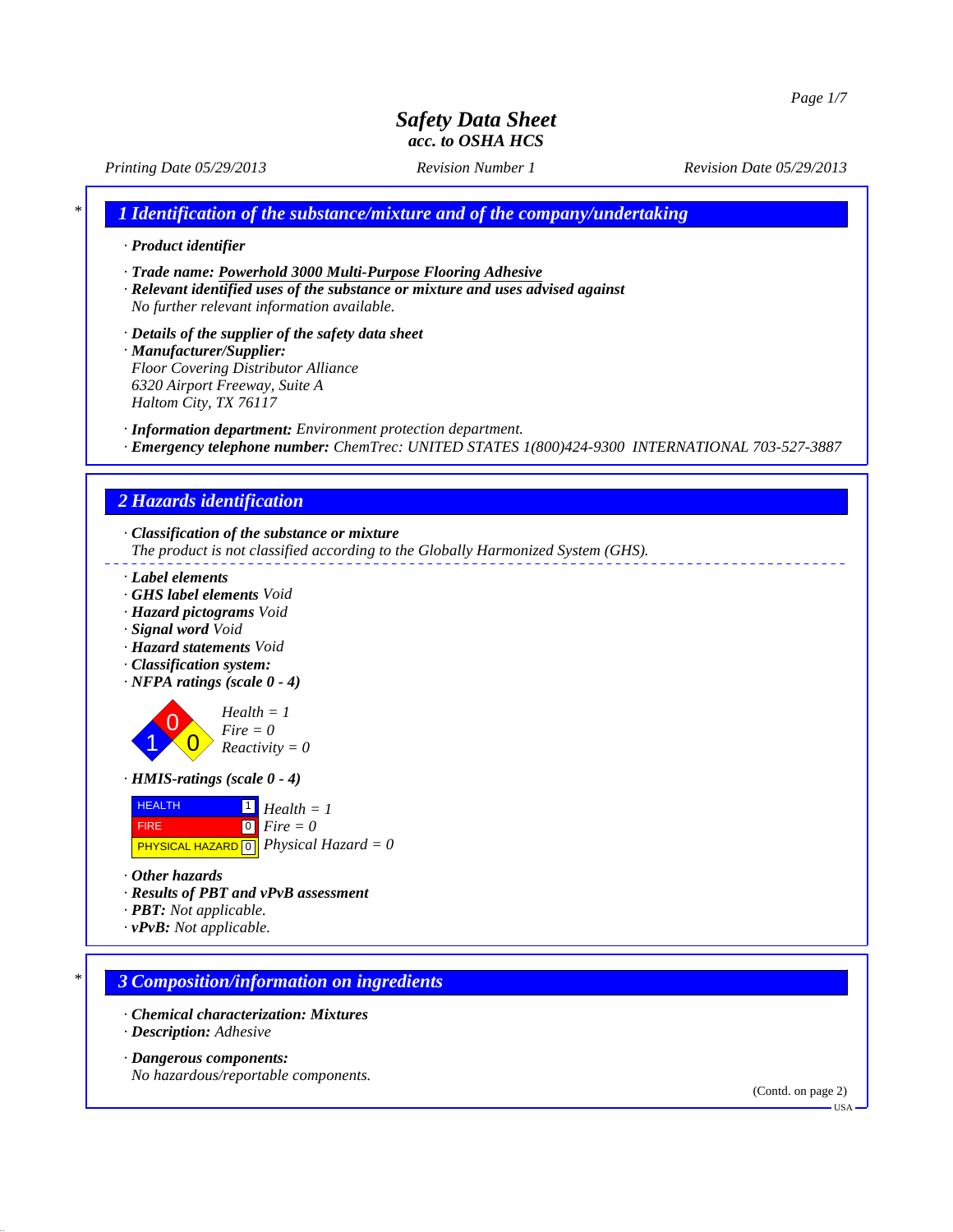*Printing Date 05/29/2013 Revision Number 1 Revision Date 05/29/2013*

*Trade name: Powerhold 3000 Multi-Purpose Flooring Adhesive*

(Contd. of page 1)

*7732-18-5 water, distilled, conductivity or of similar purity 25-50%*

### *\* 4 First aid measures*

*· Description of first aid measures*

- *· After inhalation:*
- *Supply fresh air or oxygen; call for doctor.*
- *In case of unconsciousness place patient stably in side position for transportation.*
- *· After skin contact: Immediately wash with water and soap and rinse thoroughly.*
- *· After eye contact: Rinse opened eye for 15 minutes under running water. Call a Doctor immediately.*
- *· After swallowing:*

*Rinse out mouth with water. Drink 1 - 2 glasses of water but do not induce vomiting. Do not give liquids to a drowsy, convulsing or unconscious person. If vomiting occurs spontaneously, keep head below hips to prevent aspiration.*

*Seek medical treatment.*

- *· Information for doctor:*
- *· Most important symptoms and effects, both acute and delayed No further relevant information available.*
- *· Indication of any immediate medical attention and special treatment needed*
- *No further relevant information available.*

### *\* 5 Firefighting measures*

- *· Extinguishing media*
- *· Suitable extinguishing agents:*
- *CO2, extinguishing powder or water spray. Fight larger fires with water spray or alcohol resistant foam. Use fire fighting measures that suit the environment.*
- *· Special hazards arising from the substance or mixture No further relevant information available.*
- *· Advice for firefighters*
- *· Protective equipment: Protective clothing and respiratory protective device.*

## *\* 6 Accidental release measures*

- *· Personal precautions, protective equipment and emergency procedures Wear protective equipment. Keep unprotected persons away. Ensure adequate ventilation · Environmental precautions: Do not allow to enter sewers/ surface or ground water.*
- *· Methods and material for containment and cleaning up:*

*Absorb with liquid-binding material (sand, diatomite, acid binders, universal binders, sawdust). Dispose of contaminated material as waste in accordance with federal state and local regulations. Ensure adequate ventilation.*

*· Reference to other sections See Section 7 for information on safe handling. See Section 8 for information on personal protection equipment. See Section 13 for disposal information.*

(Contd. on page 3)

USA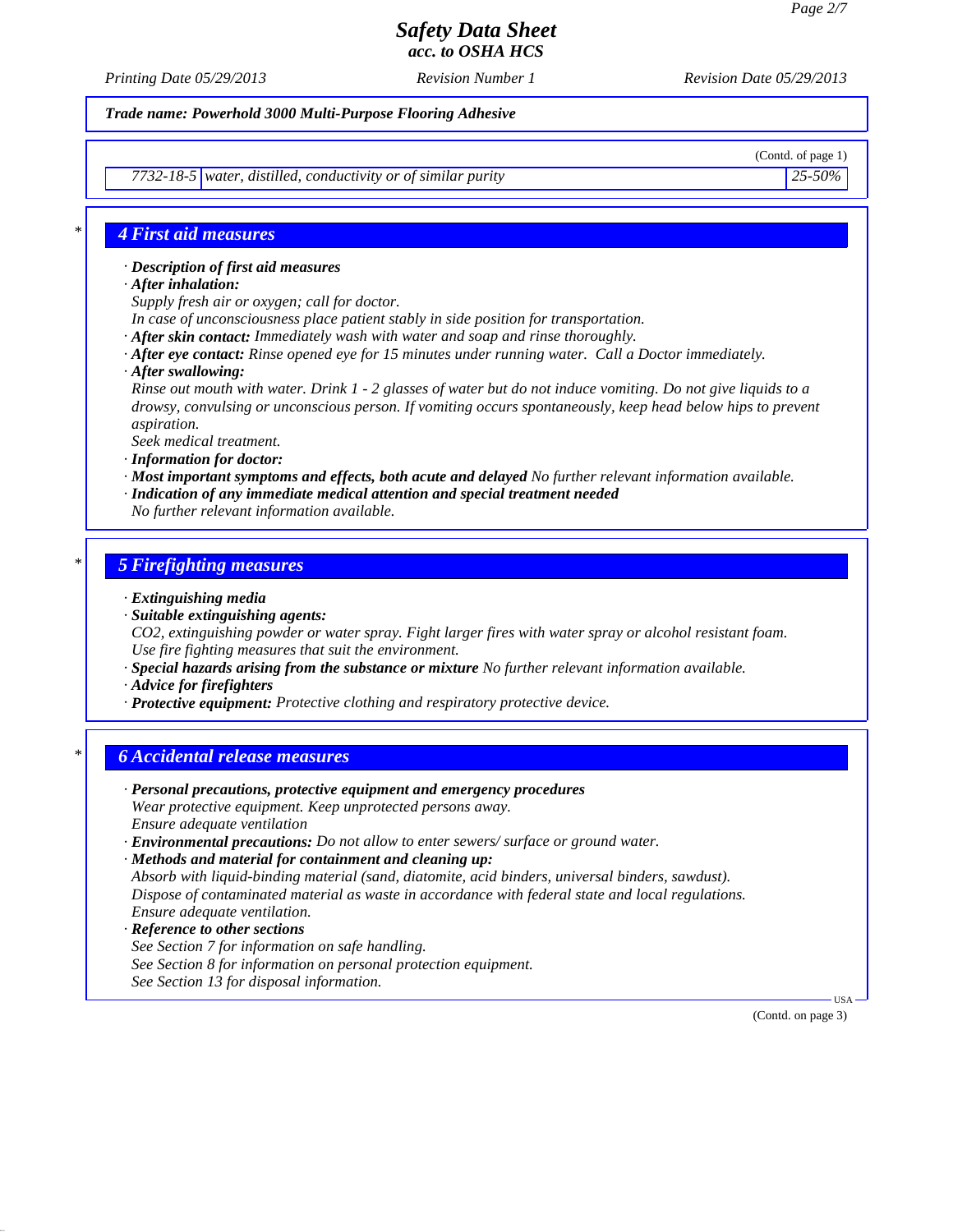*Printing Date 05/29/2013 Revision Number 1 Revision Date 05/29/2013*

#### *Trade name: Powerhold 3000 Multi-Purpose Flooring Adhesive*

(Contd. of page 2)

#### *\* 7 Handling and storage*

*· Handling:*

- *· Precautions for safe handling Avoid prolonged or repeated contact with skin. Avoid contact with eyes. Wash thoroughly after handling. Prevent formation of aerosols.*
- *· Information about protection against explosions and fires: No special measures required.*
- *· Conditions for safe storage, including any incompatibilities*
- *· Storage:*
- *· Requirements to be met by storerooms and receptacles: Store in a cool location away from direct heat.*
- *· Information about storage in one common storage facility: Store away from oxidizing agents.*
- *· Further information about storage conditions:*
- *Keep receptacle tightly sealed. Protect product from freezing.*
- *· Specific end use(s) No further relevant information available.*

### *\* 8 Exposure controls/personal protection*

- *· Additional information about design of technical systems: No further data.*
- *· Control parameters*
- *· Components with limit values that require monitoring at the workplace: The product does not contain any relevant quantities of materials with critical values that have to be monitored at the workplace.*
- *· Additional information: The lists that were valid during the creation were used as basis.*
- *· Exposure controls*
- *· Personal protective equipment (see listings below)*
- *· General protective and hygienic measures:*
- *The usual precautionary measures for handling chemicals should be followed.*
- *· Breathing equipment: Not necessary if room is well-ventilated.*
- *· Protection of hands:*
- *Protective gloves*

*The glove material has to be impermeable and resistant to the product/ the substance/ the preparation.*

- *· Material of gloves*
- *Nitrile rubber, NBR*

*Chloroprene rubber, CR*

*The selection of the suitable gloves does not only depend on the material, but also on further marks of quality and varies from manufacturer to manufacturer.*

*· Penetration time of glove material*

*The exact break through time has to be found out by the manufacturer of the protective gloves and has to be observed.*

- *· Eye protection: Safety glasses with side shields.*
- *· Body protection: Protective work clothing*

(Contd. on page 4)

USA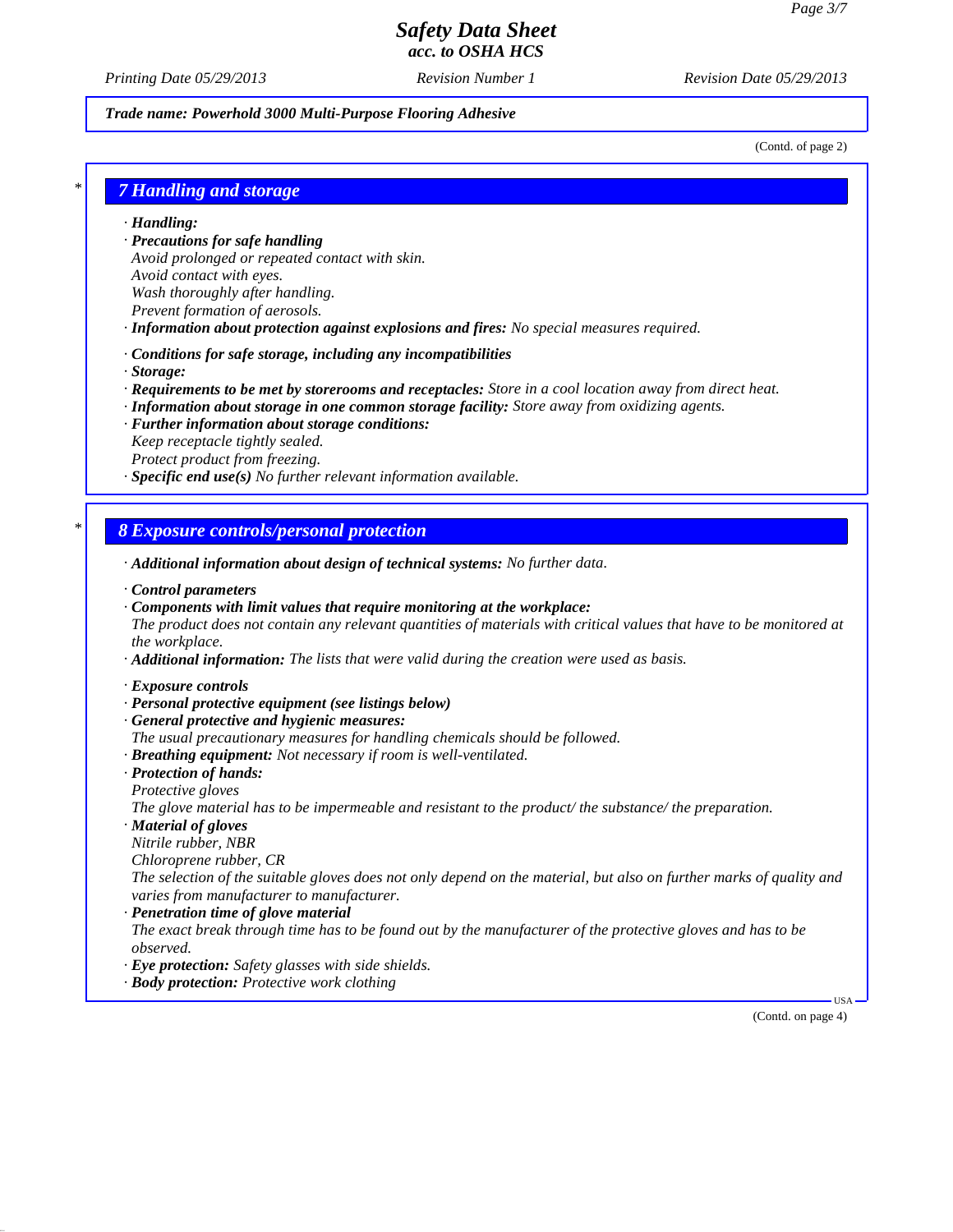*Printing Date 05/29/2013 Revision Number 1 Revision Date 05/29/2013*

*Trade name: Powerhold 3000 Multi-Purpose Flooring Adhesive*

(Contd. of page 3)

| · Information on basic physical and chemical properties      |                                               |  |
|--------------------------------------------------------------|-----------------------------------------------|--|
| <b>General Information</b>                                   |                                               |  |
| $\cdot$ Appearance:                                          |                                               |  |
| Form:                                                        | Paste<br><b>Light Straw</b>                   |  |
| Color:<br>$\cdot$ Odor:                                      | Characteristic                                |  |
| · Odour threshold:                                           | Not determined.                               |  |
| $\cdot$ pH-value at 20 $\textdegree$ C (68 $\textdegree$ F): | 9.4                                           |  |
| Change in condition                                          |                                               |  |
| <b>Melting point:</b>                                        | Undetermined.                                 |  |
| <b>Boiling point:</b>                                        | 100 °C (212 °F)                               |  |
| · Flash point:                                               | Not applicable.                               |  |
| · Flammability (solid, gaseous):                             | Not applicable.                               |  |
| · Ignition temperature:                                      |                                               |  |
| Decomposition temperature:                                   | Not determined.                               |  |
| · Auto igniting:                                             | Product is not selfigniting.                  |  |
| · Danger of explosion:                                       | Product does not present an explosion hazard. |  |
| · Flammable limits:                                          |                                               |  |
| Lower:                                                       | Not determined.                               |  |
| <b>Upper:</b>                                                | Not determined.                               |  |
| $\cdot$ Vapor pressure at 20 $\cdot$ C (68 $\cdot$ F):       | 23 hPa (17 mm Hg)                             |  |
| $\cdot$ Specific gravity at 20 °C (68 °F):                   | $1.11$ g/cm <sup>3</sup> (9.263 lbs/gal)      |  |
| · Relative density                                           | Not determined.                               |  |
| · Vapour density                                             | Not determined.                               |  |
| $\cdot$ Evaporation rate                                     | Not determined.                               |  |
| · Solubility in / Miscibility with                           |                                               |  |
| Water:                                                       | Not miscible or difficult to mix.             |  |
| · Partition coefficient (n-octanol/water): Not determined.   |                                               |  |
| · Viscosity:                                                 |                                               |  |
| Dynamic:                                                     | Not determined.                               |  |
| Kinematic:                                                   | Not determined.                               |  |
| · Solvent content:                                           |                                               |  |
| Organic solvents:                                            | $0.0\,\%$                                     |  |
| Water:                                                       | 45.0%                                         |  |
| VOC (Per EPA 24)                                             | not available GMS/L                           |  |
| Solids content:                                              | 55.0%                                         |  |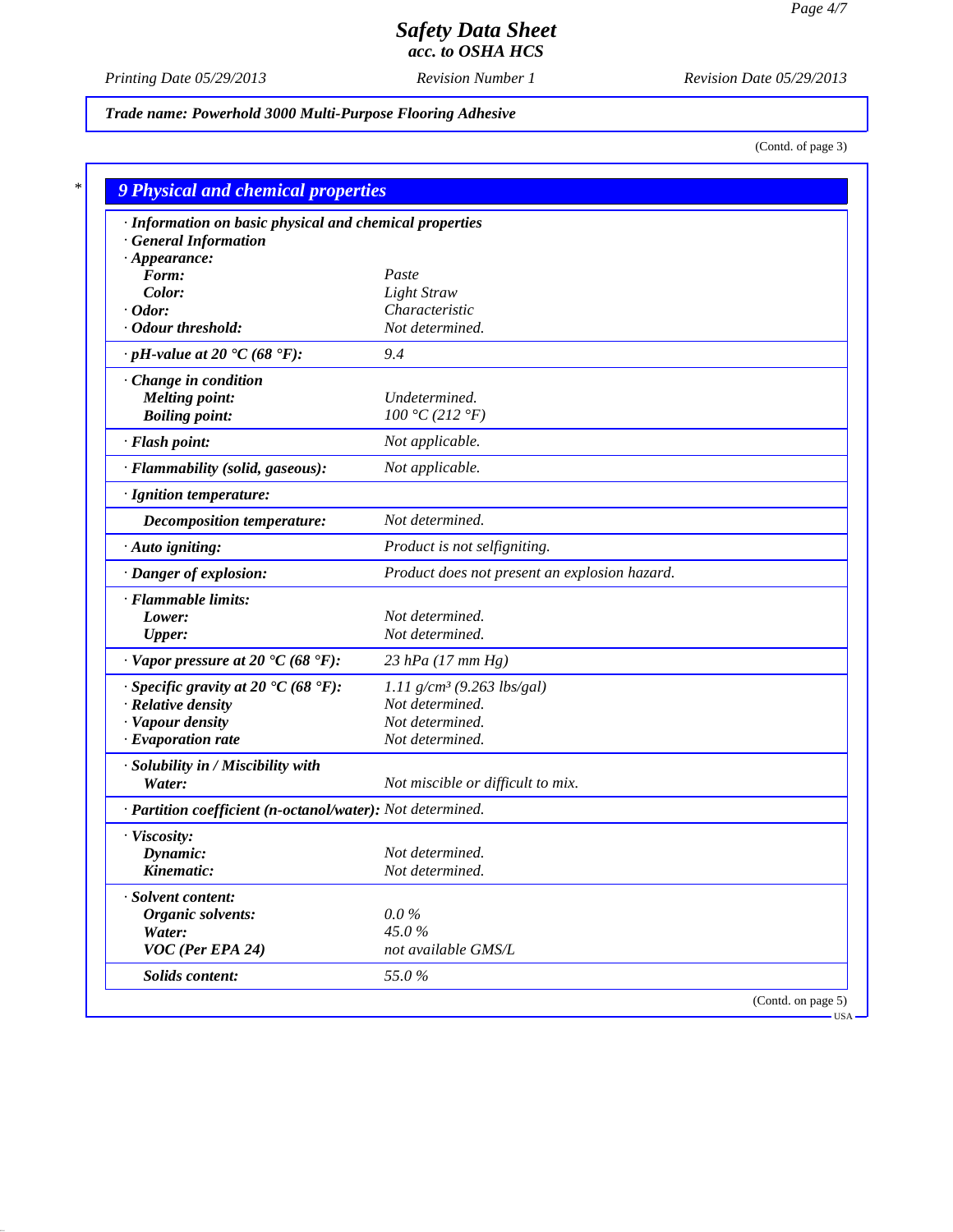*Printing Date 05/29/2013 Revision Number 1 Revision Date 05/29/2013*

*Trade name: Powerhold 3000 Multi-Purpose Flooring Adhesive*

|                           | (Contd. of page 4)                                                                                       |
|---------------------------|----------------------------------------------------------------------------------------------------------|
| $\cdot$ Other information | SCAQMD Rule 1168: Not VOC compliant<br>Grams VOC less water and exempt compounds per Liter of Material - |
|                           | $275 \text{ } GL$                                                                                        |
|                           | Grams VOC less water and exempt compounds per Liter of Coating -<br>328 G/L                              |
|                           | SCAQMD Rule 443.1: Grams of VOC per Liter of Material - 481 G/L                                          |
|                           | Grams of VOC per Liter of Coating - 481 G/L                                                              |

## *\* 10 Stability and reactivity*

*· Reactivity*

- *· Chemical stability*
- *· Thermal decomposition / conditions to be avoided: No decomposition if used according to specifications.*
- *· Possibility of hazardous reactions No dangerous reactions known.*
- *· Conditions to avoid Temperatures below 40F (4.4C)*
- *· Incompatible materials: Reacts with strong oxidizing agents.*
- *· Hazardous decomposition products: Carbon monoxide and carbon dioxide*

*Hydrocarbons*

### *\* 11 Toxicological information*

*· Information on toxicological effects*

- *· Acute toxicity:*
- *· Primary irritant effect:*
- *· on the skin: May irritate the skin.*
- *· on the eye: May irritate the eye.*
- *· Sensitization: No sensitizing effects known.*
- *· Additional toxicological information:*

*The product is not subject to classification according to internally approved calculation methods for preparations:*

*When used and handled according to specifications, the product does not have any harmful effects according to our experience and the information provided to us.*

*· Carcinogenic categories*

*· IARC (International Agency for Research on Cancer)*

*None of the ingredients is listed.*

#### *· NTP (National Toxicology Program)*

*None of the ingredients is listed.*

### *\* 12 Ecological information*

*· Toxicity*

- *· Aquatic toxicity: No further relevant information available.*
- *· Persistence and degradability No further relevant information available.*
- *· Behavior in environmental systems:*
- *· Bioaccumulative potential No further relevant information available.*
- *· Mobility in soil No further relevant information available.*
- *· Additional ecological information:*
- *· General notes: At present there are no ecotoxicological assessments.*

(Contd. on page 6)

 $-<sub>HSA</sub>$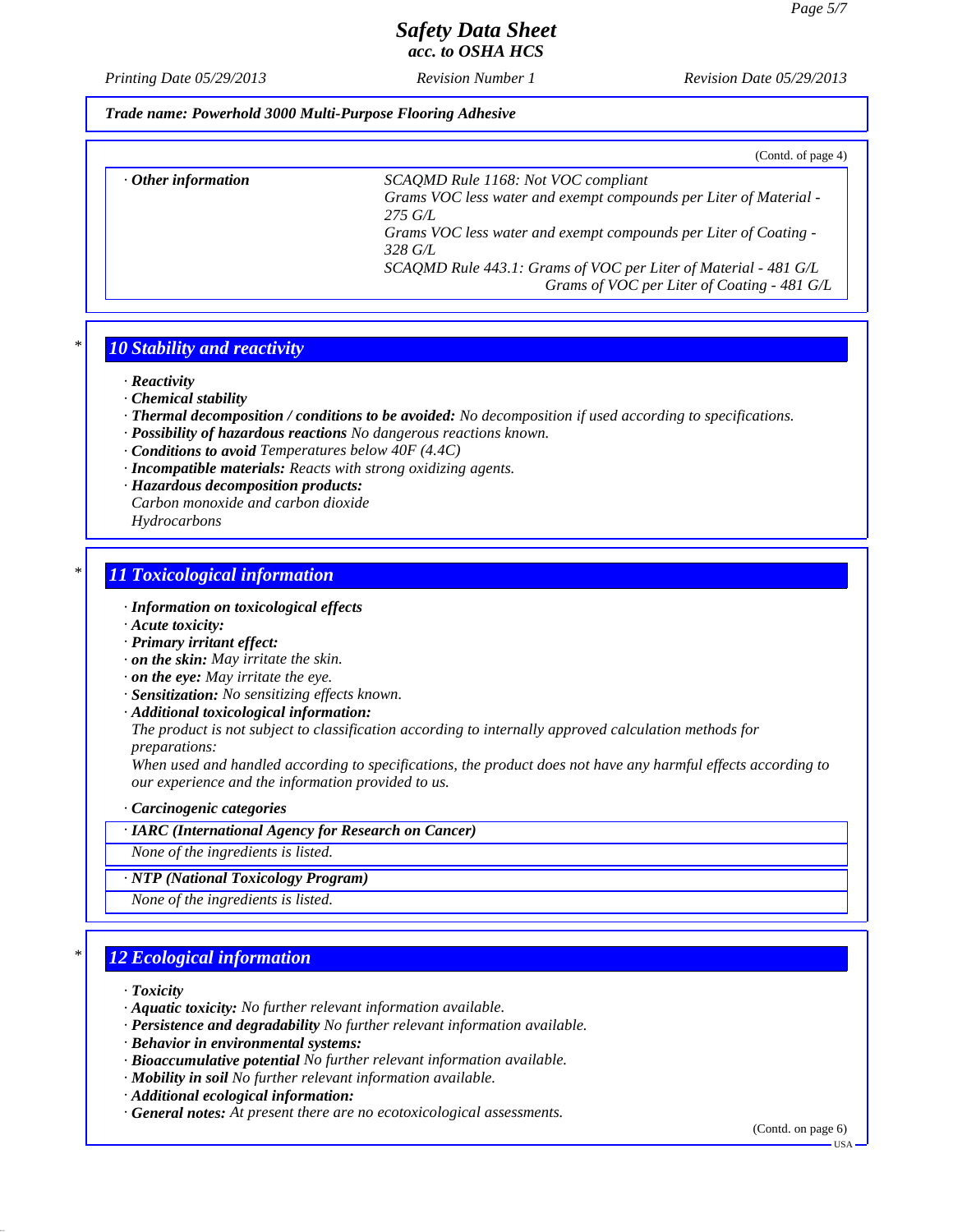*Printing Date 05/29/2013 Revision Number 1 Revision Date 05/29/2013*

*Trade name: Powerhold 3000 Multi-Purpose Flooring Adhesive*

(Contd. of page 5)

*· Results of PBT and vPvB assessment*

*· PBT: Not applicable.*

*· vPvB: Not applicable.*

*· Other adverse effects No further relevant information available.*

### *\* 13 Disposal considerations*

- *· Waste treatment methods*
- *· Recommendation: Must be specially treated adhering to official regulations.*
- *· Uncleaned packagings:*
- *· Recommendation: Disposal must be made according to official regulations.*

| $\cdot$ UN-Number<br>· DOT, ADR, IMDG, IATA               | Void            |
|-----------------------------------------------------------|-----------------|
| $\cdot$ UN proper shipping name<br>· DOT, ADR, IMDG, IATA | Void            |
| $\cdot$ Transport hazard class(es)                        |                 |
| · DOT, ADR, IMDG, IATA                                    |                 |
| · Class                                                   | Void            |
| · Packing group                                           |                 |
| · DOT, ADR, IMDG, IATA                                    | Void            |
| · Environmental hazards:                                  | Not applicable. |
| Special precautions for user                              | Not applicable. |
| · Transport in bulk according to Annex II of              |                 |
| <b>MARPOL73/78 and the IBC Code</b>                       | Not applicable. |

### *\* 15 Regulatory information*

- *· Safety, health and environmental regulations/legislation specific for the substance or mixture · Sara*
- *· Section 355 (extremely hazardous substances):*

*None of the ingredients is listed.*

*· Section 313 (Specific toxic chemical listings):*

*None of the ingredients is listed.*

*· TSCA (Toxic Substances Control Act):*

*All components of this product are on the TSCA Inventory or are exempt from TSCA Inventory requirements.*

*· Proposition 65*

*· Chemicals known to cause cancer:*

*None of the ingredients is listed.*

(Contd. on page 7)

USA